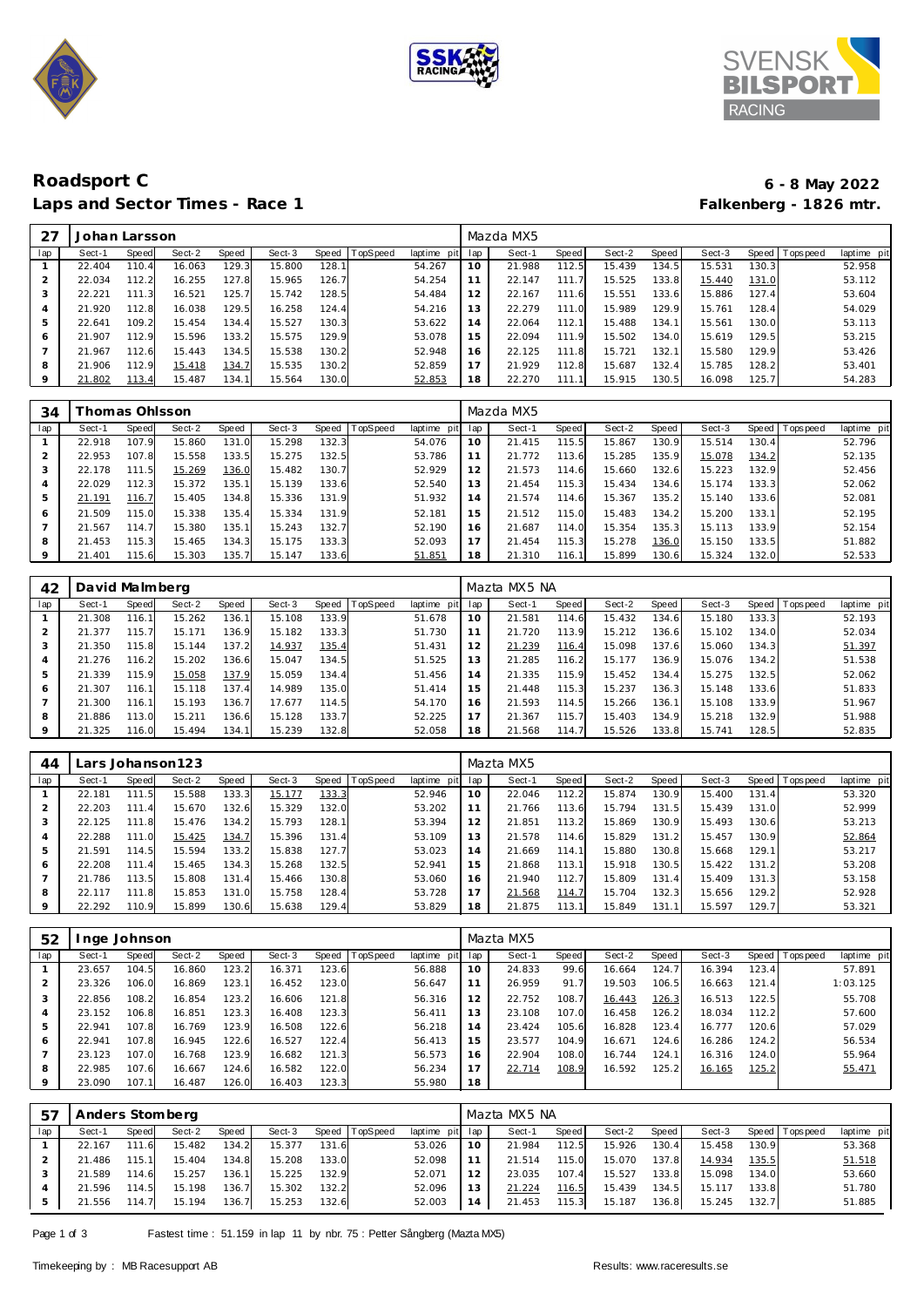





**Roadsport C 6 - 8 May 2022** Laps and Sector Times - Race 1

| 21.564 | 114.7 | 15.177 | 136.9 | 15.061 | 134.3 | 51.802 | 15 | 21.528 | 114.9 | 15.916 | 130.5 | 15.091 | 134.1 | 52.535 |
|--------|-------|--------|-------|--------|-------|--------|----|--------|-------|--------|-------|--------|-------|--------|
| 22.678 | 109.1 | 16.154 | 128.6 | 15.240 | 132.8 | 54.072 | 16 | 21.524 | 114.9 | 15.078 | 137.8 | 15.090 | 134.1 | 51.692 |
| 21.606 | 114.5 | 15.044 | 138.1 | 16.137 | 125.4 | 52.787 | 17 | 21.678 | 114.1 | 15.324 | 135.6 | 15.398 | 131.4 | 52.400 |
| 21.661 | 114.2 | 15.202 | 136.6 | 15.005 | 134.8 | 51.868 | 18 | 21.919 | 112.8 | 15.276 | 136.0 | 15.101 | 134.0 | 52.296 |

| 65  | Ulf Wärnberg |       |        |       |        |       |          |             |     | Mazda Miata |              |        |       |        |       |            |             |
|-----|--------------|-------|--------|-------|--------|-------|----------|-------------|-----|-------------|--------------|--------|-------|--------|-------|------------|-------------|
| lap | Sect-1       | Speed | Sect-2 | Speed | Sect-3 | Speed | TopSpeed | laptime pit | lap | Sect-1      | <b>Speed</b> | Sect-2 | Speed | Sect-3 | Speed | J Topspeed | laptime pit |
|     | 22.261       | 111   | 16.536 | 125.6 | 15.857 | 127.6 |          | 54.654      | 10  | 21.792      | 113.5        | 15.772 | 131.  | 15.624 | 129.5 |            | 53.188      |
| 2   | 21.799       | 113.5 | 16.489 | 126.0 | 16.028 | 126.2 |          | 54.316      | 11  | 21.873      | 113.1        | 15.864 | 130.9 | 15.788 | 128.1 |            | 53.525      |
| 3   | 22.246       | 111.2 | 16.462 | 126.2 | 15.701 | 128.9 |          | 54.409      | 12  | 21.801      | 113.4        | 16.256 | 127.8 | 15.986 | 126.6 |            | 54.043      |
| 4   | 22.063       | 112.1 | 16.108 | 129.0 | 16.581 | 122.0 |          | 54.752      | 13  | 22.176      | 111.5        | 17.189 | 120.8 | 15.708 | 128.8 |            | 55.073      |
| 5   | 23.133       | 106.9 | 15.777 | 131.7 | 15.549 | 130.1 |          | 54.459      | 14  | 22.293      | 110.9        | 16.038 | 129.5 | 16.244 | 124.6 |            | 54.575      |
| 6   | 21.850       | 113.2 | 16.082 | 129.2 | 15.604 | 129.7 |          | 53.536      | 15  | 22.286      | 111.0        | 15.792 | 131.5 | 15.781 | 128.2 |            | 53.859      |
|     | 21.985       | 112.5 | 15.759 | 131.8 | 15.705 | 128.8 |          | 53.449      | 16  | 22.010      | 112.4        | 16.124 | 128.8 | 16.108 | 125.6 |            | 54.242      |
| 8   | 21.804       | 113.4 | 16.031 | 129.6 | 15.761 | 128.4 |          | 53.596      | 17  | 21.882      | 113.0        | 16.199 | 128.2 | 15.869 | 127.5 |            | 53.950      |
| 9   | 21.923       | 112.8 | 15.849 | 131.1 | 15.841 | 127.7 |          | 53.613      | 18  | 21.914      | 112.9        | 16.374 | 126.9 | 15.875 | 127.4 |            | 54.163      |

| 68  | Ulrika Axelsson. |              |        |       |        |       |          |                 |         | Mazda MX5 NBFL |       |        |       |        |       |                   |             |
|-----|------------------|--------------|--------|-------|--------|-------|----------|-----------------|---------|----------------|-------|--------|-------|--------|-------|-------------------|-------------|
| lap | Sect-1           | <b>Speed</b> | Sect-2 | Speed | Sect-3 | Speed | TopSpeed | laptime pit lap |         | Sect-1         | Speed | Sect-2 | Speed | Sect-3 |       | Speed   Tops peed | laptime pit |
|     | 24.307           | 101          | 16.696 | 124.4 | 16.405 | 123.3 |          | 57.408          | $\circ$ | 24.501         | 100.9 | 20.532 | 101.2 | 16.664 | 121.4 |                   | 1:01.697    |
|     | 23.874           | 103.6        | 16.495 | 125.9 | 16.333 | 123.9 |          | 56.702          | 10      | 24.947         | 99.1  | 16.675 | 124.6 | 16.673 | 121.3 |                   | 58.295      |
|     | 23.870           | 103.6        | 16.406 | 126.6 | 16.448 | 123.0 |          | 56.724          | 11      | 26.658         | 92.8  | 16.846 | 123.3 | 18.336 | 110.3 |                   | 1:01.840    |
|     | 24.046           | 102.9        | 17.019 | 122.7 | 16.399 | 123.4 |          | 57.464          | 12      | 24.435         | 101.2 | 18.903 | 109.9 | 17.017 | 118.9 |                   | 1:00.355    |
|     | 23.766           | 104.7        | 16.566 | 125.4 | 16.310 | 124.0 |          | 56.642          | 13      | 24.268         | 101.9 | 16.712 | 124.3 | 16.533 | 122.4 |                   | 57.513      |
| 6   | 24.149           | 102.4        | 16.533 | 125.6 | 16.503 | 122.6 |          | 57.185          | 14      | 24.055         | 102.8 | 16.819 | 123.5 | 17.385 | 116.4 |                   | 58.259      |
|     | 24.351           | 101.6        | 16.613 | 125.0 | 17.059 | 118.6 |          | 58.023          | 15      | 24.735         | 100.0 | 16.932 | 122.7 | 17.004 | 119.0 |                   | 58.671      |
|     | 24.378           | 101.5        | 17.940 | 115.8 | 16.769 | 120.7 |          | 59.087          | 16      | 23.966         | 103.2 | 16.684 | 124.5 | 16.841 | 120.1 |                   | 57.491      |

| 70  | Daniel Nyman |       |        |       |        |               |                 |                |     | Mazda MX5 |       |        |       |        |       |                |             |
|-----|--------------|-------|--------|-------|--------|---------------|-----------------|----------------|-----|-----------|-------|--------|-------|--------|-------|----------------|-------------|
| lap | Sect-1       | Speed | Sect-2 | Speed | Sect-3 | Speed         | <b>TopSpeed</b> | laptime<br>pit | lap | Sect-1    | Speed | Sect-2 | Speed | Sect-3 |       | Speed Topspeed | laptime pit |
|     | 21.803       | 113.4 | 15.390 | 135.0 | 15.519 | 130.4         |                 | 52.712         | 10  | 21.682    | 114.1 | 15.411 | 134.8 | 15.255 | 132.6 |                | 52.348      |
|     | 21.620       | 114.4 | 15.282 | 135.9 | 15.355 | 131.8         |                 | 52.257         |     | 21.582    | 114.6 | 15.169 | 136.9 | 15.234 | 132.8 |                | 51.985      |
|     | 21.374       | 115.7 | 15.272 | 136.0 | 15.275 | 132.5         |                 | 51.921         | 12  | 21.729    | 113.8 | 15.201 | 136.6 | 15.267 | 132.5 |                | 52.197      |
|     | 21.519       | 114.9 | 15.208 | 136.6 | 15.233 | 132.8         |                 | 51.960         | 13  | 21.521    | 114.9 | 15.456 | 134.4 | 15.494 | 130.6 |                | 52.471      |
| 5   | 21.275       | 116.2 | 15.637 | 132.8 | 15.402 | 131.4         |                 | 52.314         | 14  | 28.627    | 86.4  | 15.309 | 135.7 | 15.238 | 132.8 |                | 59.174      |
| 6   | 21.744       | 113.7 | 15.326 | 135.5 | 15.413 | 131.3         |                 | 52.483         | 15  | 21.659    | 114.2 | 15.213 | 136.5 | 15.312 | 132.1 |                | 52.184      |
|     | 21.663       | 114.2 | 15.384 | 135.0 | 15.348 | 131.8         |                 | 52.395         | 16  | 21.770    | 113.6 | 15.217 | 136.5 | 15.283 | 132.4 |                | 52.270      |
| 8   | 21.603       | 114.5 | 15.518 | 133.9 | 15.502 | 130.5         |                 | 52.623         | 17  | 21.973    | 112.6 | 15.154 | 137.1 | 15.311 | 132.1 |                | 52.438      |
| 9   | 22.047       | 112.2 | 15.232 | 136.4 | 15.203 | <u> 133.1</u> |                 | 52.482         | 18  | 21.635    | 114.3 | 15.113 | 137.4 | 15.250 | 132.7 |                | 51.998      |

| 75  | Petter Sångberg |       |        |       |        |       |                 |                |     | Mazta MX5 |       |        |         |        |       |                |                |
|-----|-----------------|-------|--------|-------|--------|-------|-----------------|----------------|-----|-----------|-------|--------|---------|--------|-------|----------------|----------------|
| lap | Sect-1          | Speed | Sect-2 | Speed | Sect-3 | Speed | <b>TopSpeed</b> | laptime<br>pit | lap | Sect-1    | Speed | Sect-2 | Speed ' | Sect-3 |       | Speed Topspeed | pit<br>laptime |
|     | 21.639          | 114.3 | 15.212 | 136.6 | 16.604 | 121.9 |                 | 53.455         | 10  | 21.618    | 114.4 | 15.267 | 136.1   | 16.034 | 126.2 |                | 52.919         |
|     | 22.523          | 109.8 | 15.371 | 135.1 | 15.259 | 132.6 |                 | 53.153         | 11  | 21.084    | 117.3 | 14.969 | 138.8   | 15.106 | 133.9 |                | 51.159         |
|     | 21.495          | 115.1 | 15.004 | 138.4 | 15.091 | 134.1 |                 | 51.590         | 12  | 21.414    | 115.5 | 15.107 | 137.5   | 15.472 | 130.8 |                | 51.993         |
|     | 21.623          | 114.4 | 15.107 | 137.5 | 15.263 | 132.6 |                 | 51.993         | 13  | 21.218    | 116.6 | 15.308 | 135.7   | 15.440 | 131.0 |                | 51.966         |
|     | 21.246          | 116.4 | 15.028 | 138.2 | 15.091 | 134.1 |                 | 51.365         | 14  | 23.377    | 105.8 | 15.533 | 133.7   | 15.195 | 133.1 |                | 54.105         |
| 6   | 21.640          | 114.3 | 15.068 | 137.9 | 14.951 | 135.3 |                 | 51.659         | 15  | 21.871    | 113.1 | 15.199 | 136.7   | 15.197 | 133.1 |                | 52.267         |
|     | 21.836          | 113.3 | 15.249 | 136.2 | 15.029 | 134.6 |                 | 52.114         | 16  | 21.401    | 115.6 | 15.068 | 137.9   | 15.312 | 132.1 |                | 51.781         |
| 8   | 21.158          | 116.9 | 15.348 | 135.3 | 15.480 | 130.7 |                 | 51.986         |     | 21.844    | 113.2 | 15.394 | 134.9   | 15.771 | 128.3 |                | 53.009         |
|     | 22.742          | 108.8 | 15.373 | 135.1 | 15.584 | 129.8 |                 | 53.699         | 18  | 22.947    | 107.8 | 16.368 | 126.9   | 15.632 | 129.4 |                | 54.947         |

| 88  | Kari   |       | Hautakangas |       |        |       |          |                |     | Mazda MX5 Na |       |        |       |        |       |                  |             |
|-----|--------|-------|-------------|-------|--------|-------|----------|----------------|-----|--------------|-------|--------|-------|--------|-------|------------------|-------------|
| lap | Sect-1 | Speed | Sect-2      | Speed | Sect-3 | Speed | TopSpeed | laptime<br>pit | lap | Sect-1       | Speed | Sect-2 | Speed | Sect-3 | Speed | <b>Tops peed</b> | laptime pit |
|     | 23.110 | 107.0 | 16.066      | 129.3 | 15.710 | 128.8 |          | 54.886         | 10  | 22.415       | 110.3 | 16.106 | 129.0 | 15.747 | 128.5 |                  | 54.268      |
|     | 22.708 | 108.9 | 15.923      | 130.5 | 15.843 | 127.7 |          | 54.474         | 11  | 22.647       | 109.2 | 15.792 | 131.5 | 15.530 | 130.3 |                  | 53.969      |
| 3   | 22.610 | 109.4 | 15.947      | 130.3 | 15.708 | 128.8 |          | 54.265         | 12  | 22.453       | 10.2  | 15.984 | 130.0 | 15.657 | 129.2 |                  | 54.094      |
| 4   | 22.521 | 109.8 | 15.820      | 131.3 | 15.637 | 129.4 |          | 53.978         | 13  | 22.651       | 109.2 | 16.152 | 128.6 | 15.406 | 131.3 |                  | 54.209      |
| 5   | 22.733 | 108.8 | 16.006      | 129.8 | 15.557 | 130.1 |          | 54.296         | 14  | 22.943       | 107.8 | 16.042 | 129.5 | 15.772 | 128.3 |                  | 54.757      |
| 6   | 22.282 | 111.0 | 15.995      | 129.9 | 15.689 | 129.C |          | 53.966         | 15  | 22.489       | 10.0  | 16.059 | 129.3 | 15.591 | 129.8 |                  | 54.139      |
|     | 22.348 | 110.7 | 15.816      | 131.3 | 15.553 | 130.1 |          | 53.717         | 16  | 22.726       | 108.8 | 16.033 | 129.6 | 15.602 | 129.7 |                  | 54.361      |
| 8   | 22.271 | 111.  | 16.223      | 128.0 | 15.551 | 130.  |          | 54.045         | 17  | 22.298       | 110.9 | 16.034 | 129.5 | 15.634 | 129.4 |                  | 53.966      |
| 9   | 22.474 | 110.0 | 15.882      | 130.8 | 15.566 | 130.C |          | 53.922         | 18  | 22.429       | 10.3  | 16.016 | 129.7 | 15.599 | 129.7 |                  | 54.044      |